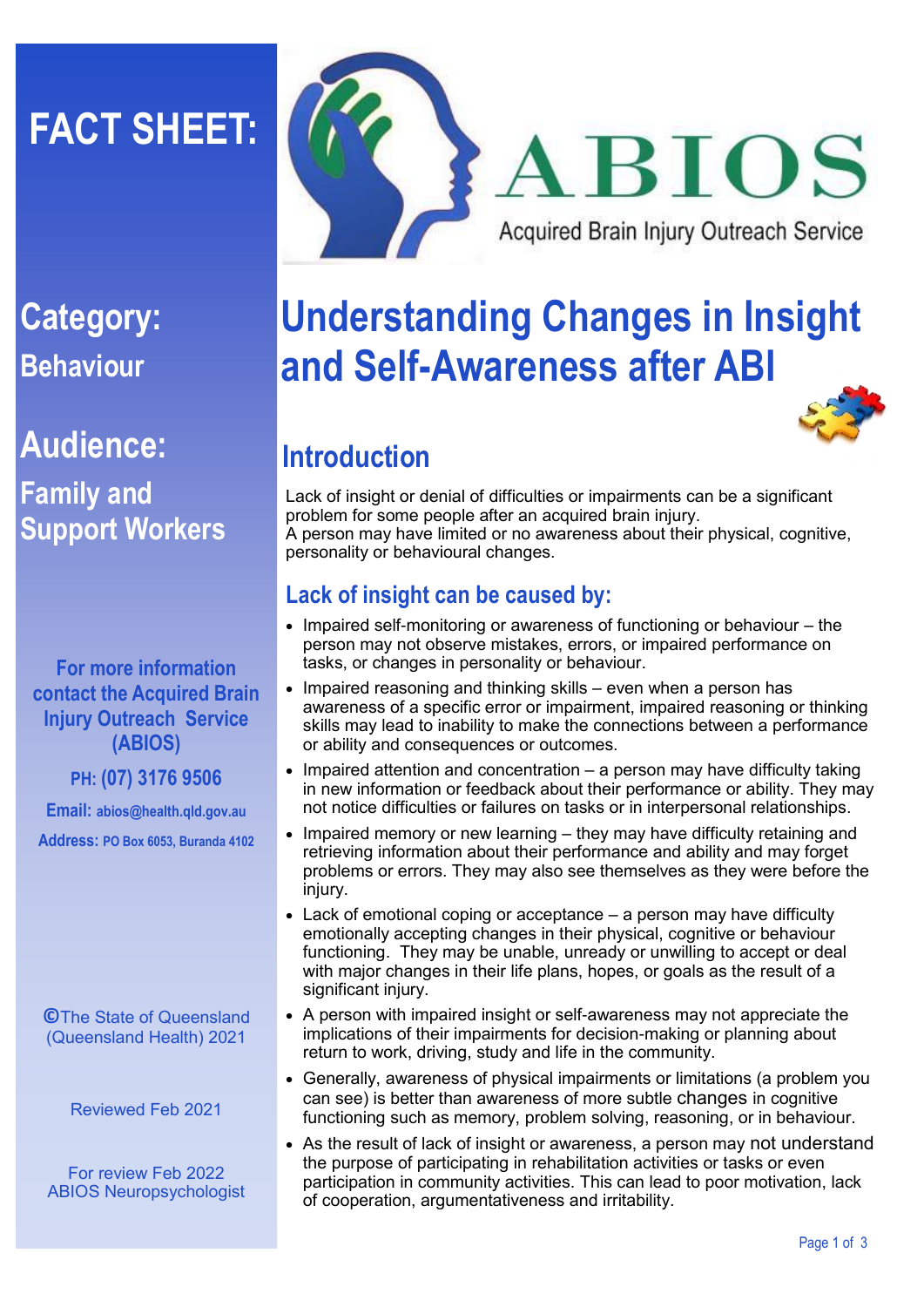#### **Family Adjustment and Understanding**

Family members, carers, and friends may also have difficulty understanding the nature and extent of changes in a family member. Lack of awareness may stem from optimism and hope that the person may make a full recovery.

The person with brain injury also may look and seem the 'same' as before and therefore it may be hard initially to notice and understand changes as the result of the brain injury.

### **Ideas for Managing Lack of Insight**

#### **Identify the Cause of Lack of Insight**

Try to identify the reason the person is having difficulty with lack of insight or self-awareness – this will determine how you intervene or approach the problem.

- If the problem is **self-monitoring**, then strategies that raise awareness of performance may be helpful – videos, checklists, or giving feedback.
- If the main issue is **attention or memory,**  then cognitive and memory strategies may be more important.
- If the problem is related to **reasoning or insight,** concrete goal setting, planning, and help with decision-making may be the approach to take
- If the issue is **emotional coping or acceptance** of the disability, counselling and support may be helpful.

For some individuals with severe injuries, they may have problems at all of these levels, and more than one approach to improve awareness is required.

#### **Provide Feedback and Information**

- Provide frequent, non-critical feedback about performance or behaviour on tasks and activities.
- Feedback should be concrete (plain; able to be seen), with specific examples and information. For example, "Because your reaction times are very slow … this means you are not able to drive now". Try not to dwell on the point if this is distressing for the person or it leads to irritability or anger.
- Direct the person's attention to specific areas or examples of difficulty, as well as areas of strengths, improvements, and changes. When providing feedback it is helpful to have specific examples.
	- Provide opportunities for the person to get feedback from other people (family, peers,

and friends) so they have more than one source of information.

- Encourage the person to evaluate their own performance in different areas, particularly focusing on areas they would like to change.
- Family members and friends also need information about the person and how the brain injury might affect their ability to live in the community, driving, returning to work or study, or making new friendships.

#### **Risk Prevention**

In some cases where legal issues or safety is involved, decision making may need to be made by others. This might include:

- capacity for management of financial affairs or other for personal matters e.g. accommodation, health, services
- return to driving
- return to work
- care of children is involved.

#### **Link Activities to the Person's Goals**

- Try to link activities and tasks to the person's own goals and plans and priorities, to attempt to increase motivation and participation e.g. "We are working on these memory strategies so you are able to live on your own".
- Help the person to set realistic goals and detailed plans so they are more likely to achieve success.



© The State of Queensland (Queensland Health) 2021 Acquired Brain Injury Outreach Service PO Box 6053 Buranda 4102